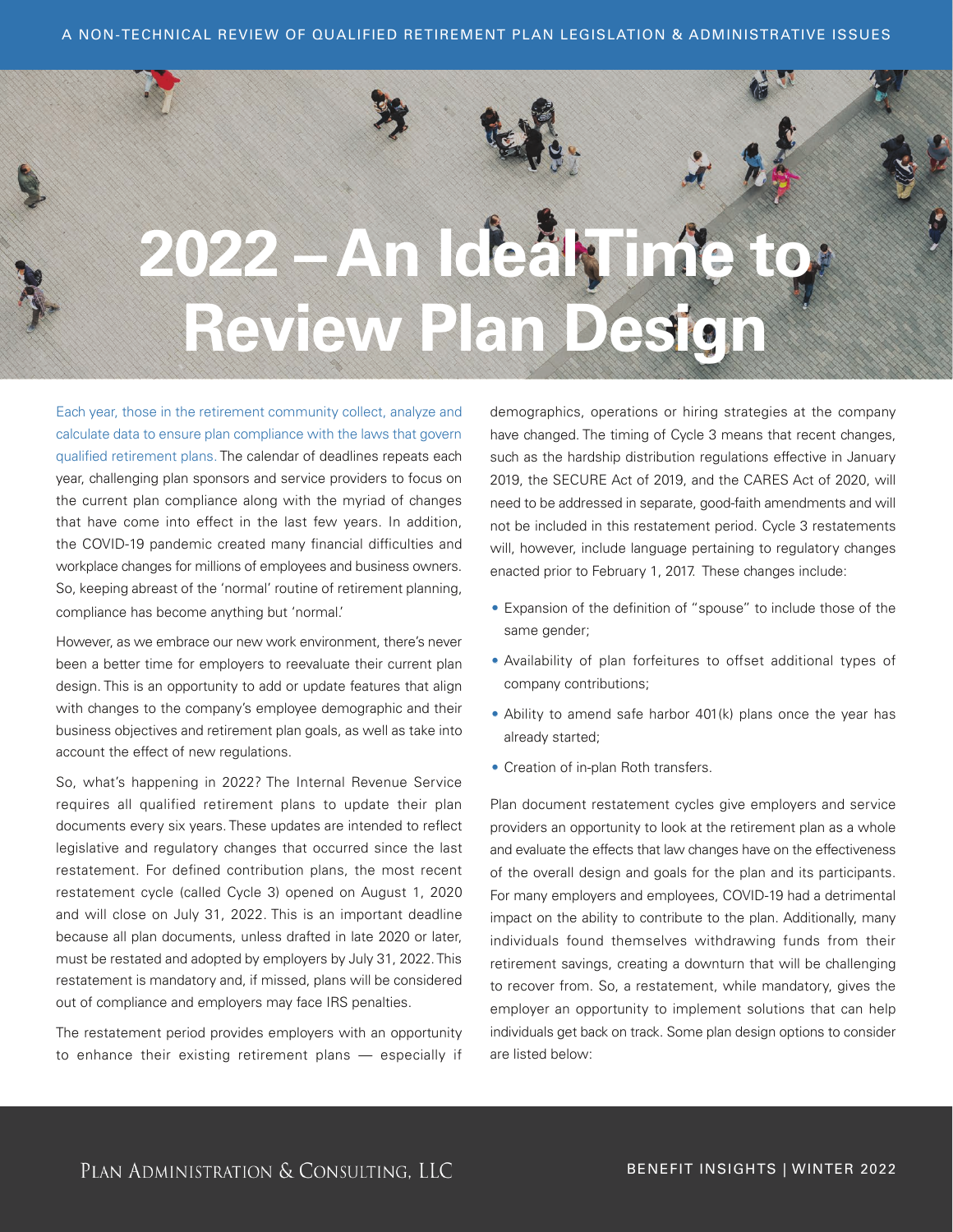**Eligibility:** Eligibility defines how and when employees can join your retirement plan. Though your current eligibility requirements may fit the company's employee demographic for full-time employees, the SECURE Act permits long term part-time employees (LTPTs) the ability to enter the plan starting in 2024, provided that they have satisfied the legally mandated requirements. Though SECURE Act law will not be included in this restatement, it seems wise to explore the effects that LTPT employees may have on your plan's design and filing requirements.

**Implement or expand auto-enrollment:** Autoenrollment enables employers to automatically enroll new hires into the retirement plan. Employees can always opt out of autoenrollment if they decide they do not want to participate in the plan. Auto-enrollment has proven to be a successful tool in expanding retirement plan usage, especially among younger employees. According to a Principal Retirement Security Survey in July 2021, 84% of workers that were automatically enrolled in their workplace retirement plan say they started to save for retirement earlier than if they had to take action to make the enrollment decision on their own. To further help maximize savings and improve outcomes, employers may want to consider enrolling new employees at a higher deferral rate, such as 6%, rather than the standard 3%. The 6% rate will be far more meaningful for retirement and, though there is a risk that more participants could opt-out of the plan, a 2020 report released by John Hancock states the opposite to be true.

Under the SECURE Act, an eligible employer that adds an autoenrollment feature to their plan can claim a tax credit of \$500 per year for a three-year taxable period beginning with the first taxable year the employer includes the auto-enrollment feature.

**Increase re-enrollment adoption:** Re-enrollment has become increasingly important due to the effects of the COVID-19 pandemic. In a white paper for Voya Financial, Shlomo Benartzi, professor emeritus at UCLA Anderson School of Management, suggested frequently re-enrolling existing participants. He pointed to the U.K., where plan providers are required to automatically reenroll workers every three years, even if they've previously opted out. Principal's study group stated that they were glad their savings had been "jump-started" and reinforced that, if left to make the decision on their own, many wouldn't have joined or would have at least delayed their enrollment.

**Implement or expand auto-escalation:** With auto-escalation, employees' contributions are automatically increased every year. For example, employers can increase deferral rates by 1% each year up to a maximum of 15% of pay.



**Redesign matching contributions.**The pandemic has pressured many employers to discontinue or reduce their 401(k) contribution matches. Rebooting the matching contributions will go a long way in revitalizing employee interest in your plan. If the previous formula does not fit economically, employers might consider reducing the overall matching percentage but increase the cap on contributions (Example: 50% match up to 4% of pay changed to 25% up to 8%). This approach encourages the participant to defer a higher percentage of pay to receive the full matching contribution.

Dr. Benartzi suggested considering a fixed amount matching formula. From the participant's perspective, a dollar amount seems more real than applying percentages to one's paycheck. "Psychologically, it's easy to give up a 6% match, but it's hard to let go of a \$1,200 lump sum," he wrote.

The pandemic presented unprecedented challenges for employers that offer retirement plan benefits. With the future looking brighter and the Cycle 3 restatement deadline around the corner, now is the optimal time for business owners to review, and if necessary, update their plan design to align with the company's goals and changing employee demographics.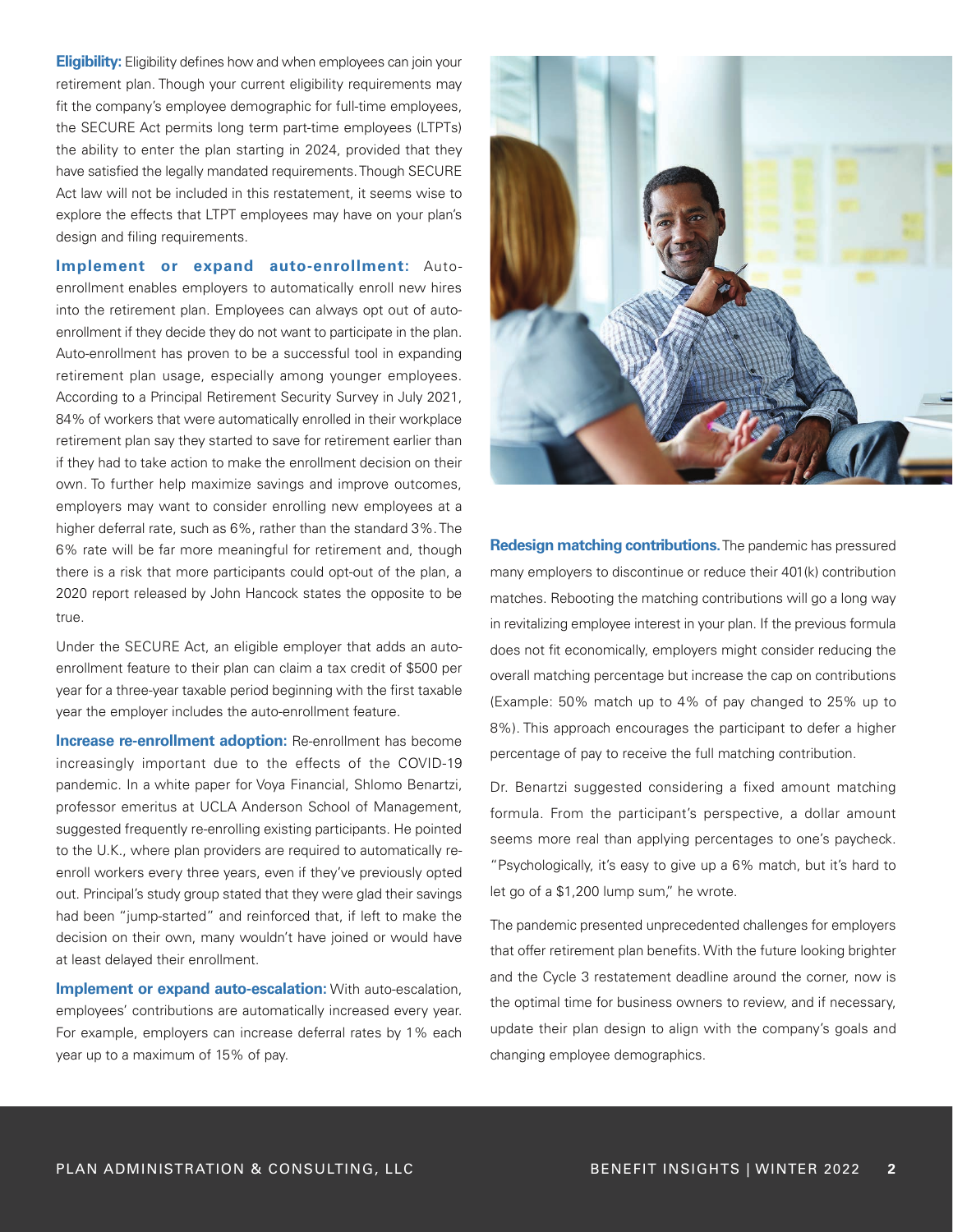# **SECURE Act Provisions for Long-Term Part-Time Employees**

Historically, 401(k) plans could exclude individuals who worked less than 1,000 hours in the plan year. However, in its effort to expand access to employer retirement plans, the Setting Every Community Up for Retirement Enhancement (SECURE) Act introduced the concept of a "longterm, part-time employee" (LTPT). The Act requires that starting in 2024, 401(k) plans permit LTPTs the opportunity to elect to make salary deferrals to a 401(k) plan.

So, why talk about it now if not effective until 2024? The definition of an LTPT employee is as follows:

- An employee who has completed three consecutive 12-month periods with at least 500 hours of service during each of those periods, and
- Who has reached the age of 21 by the end of the three-year period.

**Eligibility -** Since eligibility will be determined based upon hours worked in 2021, 2022 and 2023, plan sponsors and service providers must accurately track and report hours for LTPT employees. LTPT employees who meet these requirements must be allowed to contribute salary deferrals to the plan. However, they may be excluded from employer contributions and nondiscrimination testing. Employees covered by a collective bargaining agreement are not covered by the LTPT rules.

The law pertaining to LTPT employees may create dual eligibility requirements under the plan, assuming that the plan's existing eligibility requirements are not as favorable as those required for LTPT employees. Plan sponsors and their service providers

must monitor both the existing service requirement and the eligibility requirements applicable to LTPT employees.

**Employer Contributions -** LTPT employees may be excluded from employer matching and profit-sharing contributions, as well as safe harbor contributions under a safe harbor 401(k) plan. However, if an LTPT employee satisfies the general minimum age and service requirements by completing at least 1,000 hours of service, they become eligible to participate in employer contributions.

**Vesting -** In retirement plans, employees, LTPT or otherwise, are always 100% vested in their salary deferral accounts. So, the subject of vesting only applies if an employer voluntarily elects to include LTPT employees in their company contributions that are subject to a vesting schedule. LTPT years of service for vesting purposes must include each 12-month period during which the employee has 500 hours of service or more for all years, including 12-month periods before January 1, 2021.

The main objective of the LTPT rules was to expand retirement coverage to a greater number of working Americans. However, the rules can have significant effects on plans designed under prior law. The possible entry of previously excluded employees and the maintenance of dual eligibility requirements can put an extra burden on plan sponsors and service providers. Considering this new requirement, reviewing the plan's design is an important "to-do" for 2022.

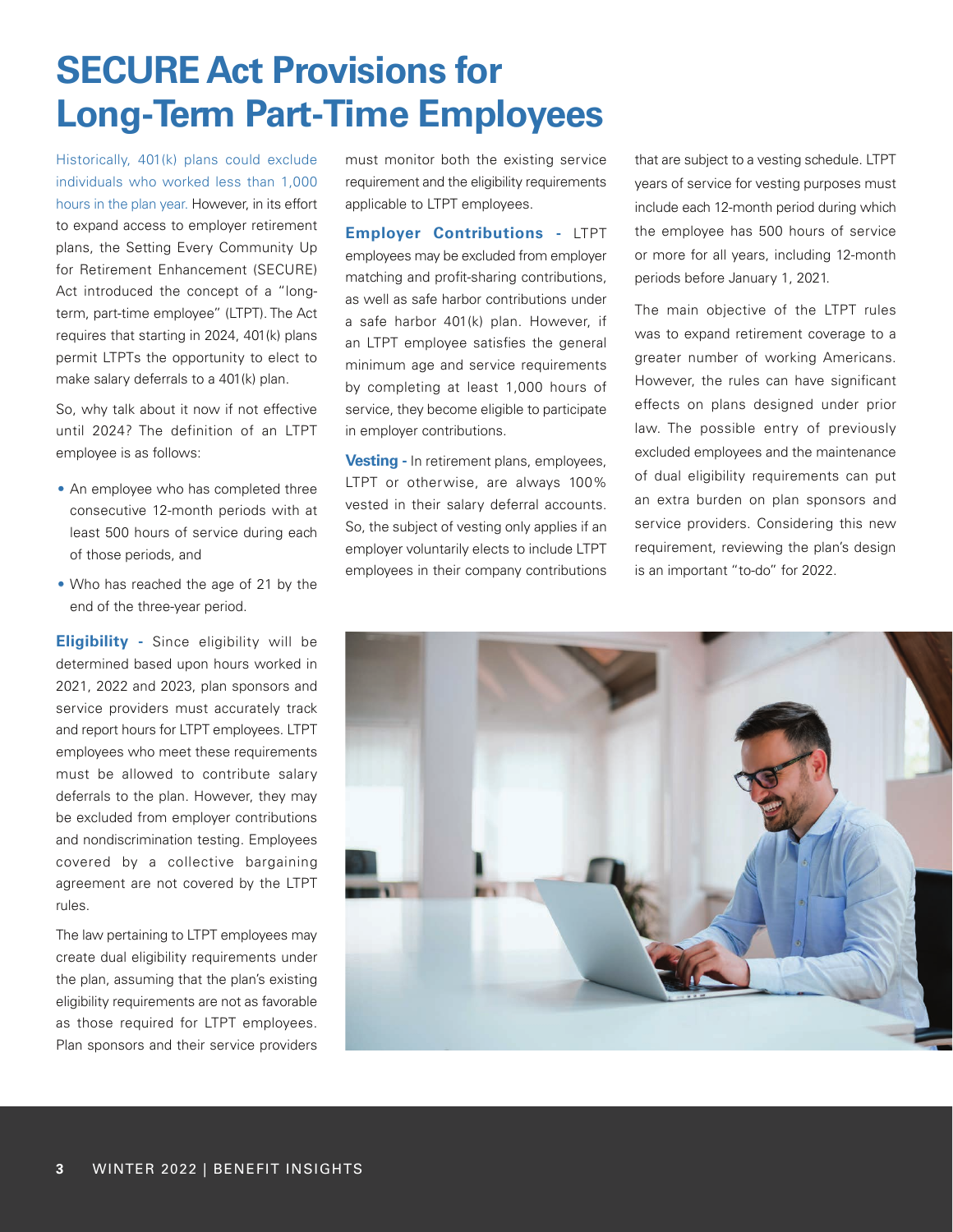## **Navigating the Labyrinth of Required Minimum Distributions**

Since the passage of the Tax Reform Act of 1986, taxpayers have been required to withdraw previously untaxed dollars from their qualified plan and IRA accounts. These withdrawals are called Required Minimum Distributions or RMDs. Historically, those at and over the age of 70 ½ must take annual withdrawals from their tax deferred accounts including IRAs, SEP IRAs and 401(k) plans. An RMD is calculated by dividing the previous year's balance by a life expectancy factor issued by the IRS. For rules that have remained relatively unchanged for over 30 years, RMD policy has had quite an overhaul starting with the changes made by the SECURE Act in 2019 and then, again, with the CARES Act in 2020. As a result of these changes, account owners and beneficiaries have three sets of RMD rules for 2020, 2021, and 2022.

The required minimum distribution rules came into effect in the late 1980s with the passage of the Tax Reform Act of 1986. Plans affected by RMD rules are:

- $\bullet$  401(k) Plans
- Roth IRAs (RMDs not required while the original owner is still living)
- 403(b) Plans
- 457 Plans
- Traditional IRAs
- Simplified Employee Pensions (SEP) IRAs
- Savings Incentive Match Plans for Employees (SIMPLE) IRAs

**Note:** Defined Benefit and Cash Balance plans satisfy their RMDs by starting monthly benefit payments (or a lump sum distribution) at the participant's required beginning date. Health Savings Account balances are not subject to the RMD rules.

The SECURE Act, passed into law in late 2019, changed the age at which accounts subject to RMD rules had to start receiving RMDs. If the account holder reached age 70 ½ in 2019, the prior law applied and the first RMD was required by April 1, 2020. If the account holder reached age 70 ½ in 2020 or later, they must take their first RMD by April 1 of the year after turning age 72. Sounds easy, right? But wait…

In 2020, the CARES Act waived RMDs for account holders, including individuals who reached age 70½ in 2019 and had an RMD due in 2020, or had their first RMD due by April 1, 2021. The waiver did not delay distributions in defined benefit and cash balance plans. However, in 2021, the CARES Act waiver for RMDs was not extended. That means account holders that are subject to RMD rules must make the required distributions for 2021.

- If you reached age 70½ in 2019, your RMDs due in 2020 were waived. You had a 2021 RMD due by December 31, 2021, based on your account balance on December 31, 2020.
- If you reached age 72 in 2021 (and didn't reach 70 ½ in 2019), your 2021 RMD is due by April 1, 2022, based on your account balance on December 31, 2020. Your 2022 RMD is due by December 31, 2022, based on your account balance on December 31, 2021.

If you're still employed by the plan sponsor of a 401(k) and are not considered to be a more than 5% owner, your plan may allow you to delay RMDs until you retire. The delay in starting RMDs does not extend to owners of traditional IRAs, Simplified Employee Pensions (SEPs), Savings Incentive Match Plans for Employees (SIMPLEs) and SARSEP IRA plans.

#### **One more twist…**

In November of 2020, the IRS announced the update of the life expectancy tables that are used to calculate the annual amount of RMDs. This change brings the tables more in line with the fact that Americans are living longer than assumed in previous calculations. The finalized rules related to the updated tables will apply to distributions in calendar years beginning on or after January 1, 2022.

It's crucial that account owners become familiar with the changes in the rules pertaining to RMDs. Mistakes can be costly: The IRS assesses a 50% federal penalty tax on the amount of the RMD that should have been taken but wasn't. So, working with your tax consultants and plan's service providers is important when making decisions regarding RMDs.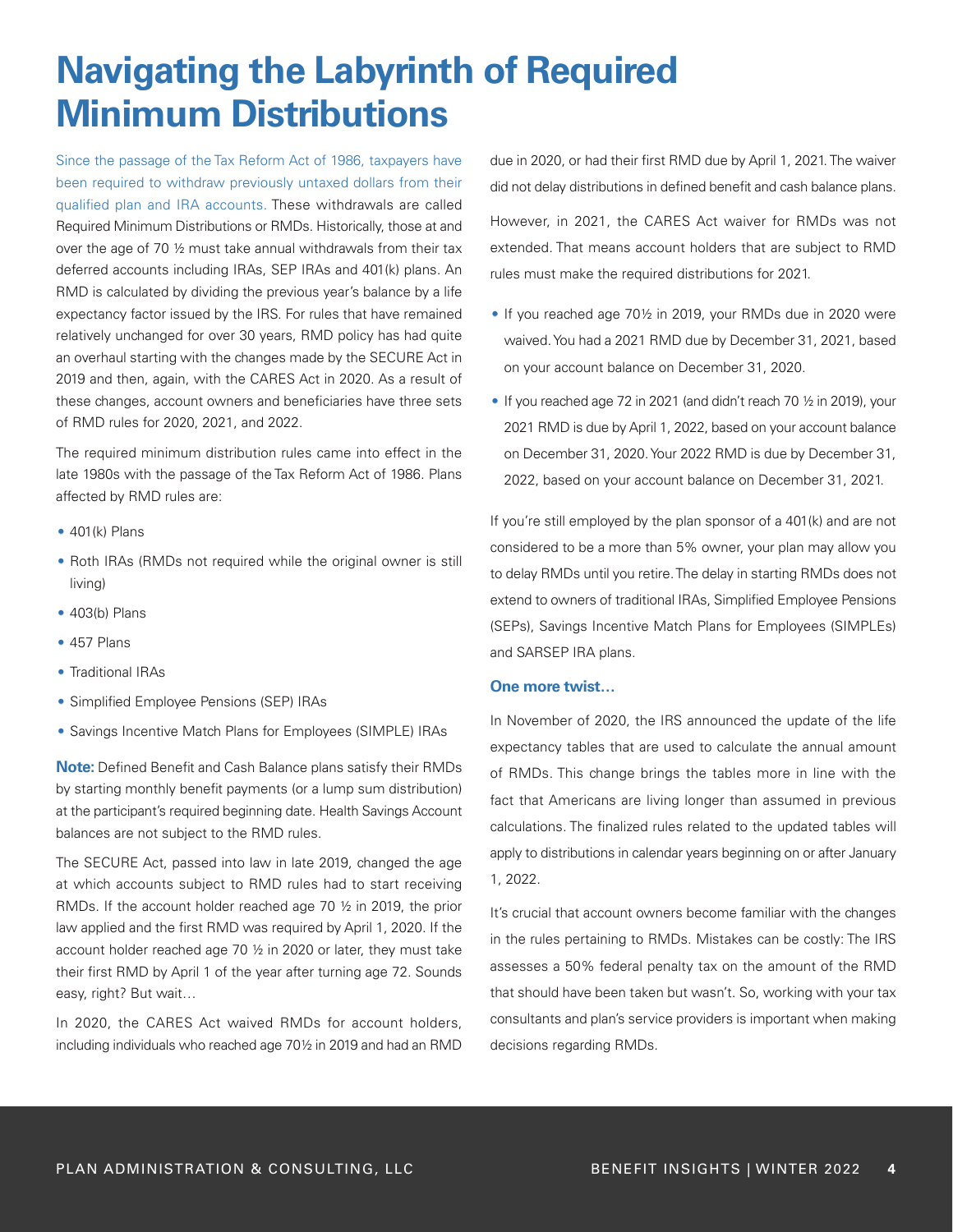## **Upcoming Compliance Deadlines for Calendar-Year Plans**

#### **January 31st**

IRS Form 1099-R - Deadline to distribute Form 1099-R to participants and beneficiaries who received a distribution or a deemed distribution during the prior plan year.

IRS Form 945 - Deadline to file IRS Form 945 to report income tax withheld from qualified plan distributions made during the prior plan year. The deadline may be extended to February 10th if taxes were deposited on time during the prior plan year.

#### **February 28th**

IRS Form 1099-R Copy A - Deadline to submit 1099-R Copy A to the IRS for participants and beneficiaries who received a distribution or a deemed distribution during the prior plan year. This deadline applies to scannable paper filings. For electronic filings, the due date is March 31, 2022.

### **March 15th**

ADP/ACP Corrections - Deadline for processing corrective distributions for failed ADP/ACP tests without a 10% excise tax for plans without an Eligible Automatic Contribution Arrangement (EACA).

Employer Contributions - Deadline for contributing employer contributions for amounts to be deducted on 2021 S-corporation and partnership returns for filers with a calendar fiscal year (unless extended).

### **April 1st**

Required Minimum Distributions - Normal deadline to distribute a required minimum distribution (RMD) for participants who attained age 72 during 2021 (and didn't reach age 70 ½ in 2019).

#### **April 15th**

Excess Deferral Correction - Deadline to distribute salary deferral contributions plus related earnings to any participants who exceeded the IRS 402(g) limit on salary deferrals. The limits for 2021 were \$19,500 or \$26,000 for those age 50 and over if the plan allowed for catch-up contributions.

Employer Contributions - Deadline for contributing employer contributions for amounts to be deducted on 2021 C-corporation and sole proprietor returns for filers with a calendar fiscal year (unless extended).